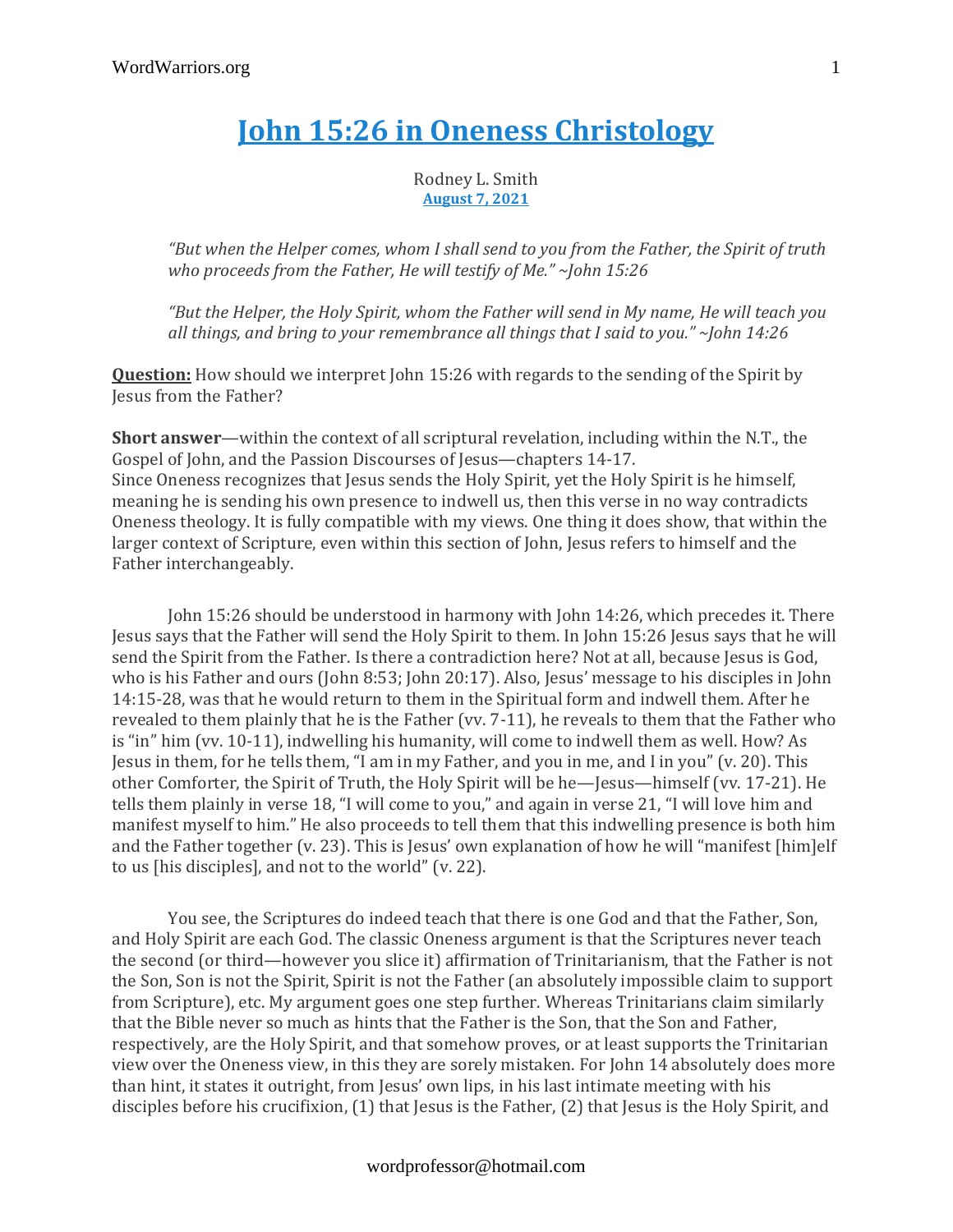(3) that the Holy Spirit is both the Father and Jesus simultaneously. Thus, Trinitarianism fails and only Oneness prevails as the best view which accounts for the entirety of biblical revelation.

If this does not fully answer the question to your satisfaction, I can offer you my Oneness understanding of what John 15:26 if you like, so that you can compare it with what you might hear a Trinitarian saying. What is certain, is that if there are two possible interpretations of a specific verse, that does not prove on over the other. John 15:26 can be understood as Jesus restating what he stated earlier in chapter 14 using different words. The distinction that you are getting hung up on between the Father and the Son is real, but not eternal. It is a distinction of modes of being, Jesus the man referring, as he often does, to God his Father, not God the Father as in the first person of the Trinity, but God as a whole, the godhead if you will. That's the Oneness view, and it is completely compatible with all of the Scripture references that Trinitarians use.

As I often say, there is no doubt that Trinitarianism is biblically based, but Oneness is biblical. Therein lies the fundamental difference between the two. Biblical is always better than biblically based.

## **Positive Presentation of the Oneness View of John 15:26**

Out of the many scriptural citations that Trinitarians use to assert their doctrine of the "three-in-oneness" of God, the vast majority are simply poorly chosen. John 15:26, however, is not one of them. On its surface, this verse can be taken as evidence for the Trinitarian doctrine—legitimately, I think. However, it is important to note that John 15:26 can be interpreted with either a Trinitarian or a Oneness slant. I will offer you my Oneness interpretation of the verse for you to consider alongside your Trinitarian interpretation. First, I think that it is important to note that both Oneness and Trinitarian interpretations of this verse can be true, but if that is the case, then Trinitarianism is true and Oneness is false. If the Trinitarian interpretation is ultimately true, then Oneness as a doctrine is false. If the Oneness interpretation of this one verse is true, it does not necessarily prove Oneness over Trinitarianism. To state it another way, if

> Oneness View True  $\rightarrow$  Trinity still possible Trinity View True  $\rightarrow$  Oneness not possible

I can parse that out after I offer the Oneness view of the passage, if you'd like. Without further ado, here is my view of what John 15:26 is saying.

"But when the Helper comes, whom I shall send to you from the Father, the Spirit of truth who proceeds from the Father, He will testify of Me."

As I have just shown, in John 14:26 it is the Father sending the Spirit in Jesus' name, and here it is Jesus sending the Spirit from the Father. There is no contradiction here. The two harmonize perfectly in Oneness theology. Consider also, John 14:14, "If you ask anything in my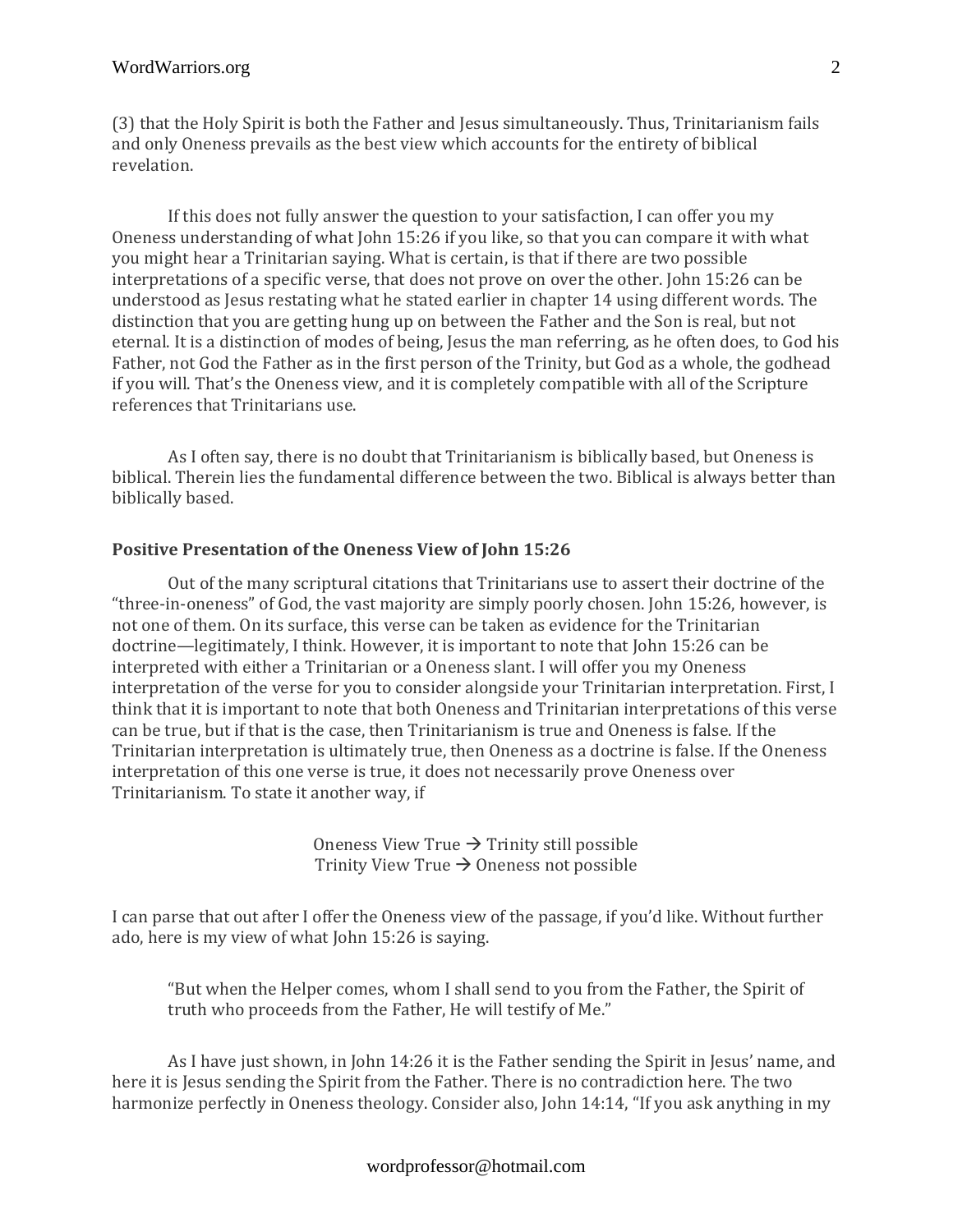name I will do it," = "that whatever you ask the Father in My name He may give you" (John 15:16) and "whatever you ask the Father in My name He will give you" (16:23). Do you see how throughout these final Passion discourses the Lord is saying the same thing to his disciples, multiple times, in different ways, while referring to the Father and to himself interchangeably? Oneness believers do!

When Jesus is glorified, he is fused together with the Father. The limited, frail humanity is no more. He becomes a "life-giving Spirit" (1 Cor. 15:45). He, as the Son, then becomes omnipresent, and there is no longer a stark distinction between Father and Son as there was during the earthly life of Jesus. The two, once seeming opposites—God and man—are now fully compatible and complimentary. He is the image of the invisible God (Col 1:15; Hebrews 1:3). His glorified body does not return; it is seated on God's throne until his glorious return at the end of the age. Yet his glorified humanity is fused together with the eternal Spirit of his Father and, although it was always his true, transcendent identity all along, thus becomes an extension of his glorious body. This is what I believe the Bible refers to as his glorification, which had to take place prior to the Spirit being given (John 7:39). He comes to indwell us by God's Spirit, which is him (John 14:18), both him and his father (John 14:23). This is why Jesus said, "A little while longer and the world will see me no more, but you will see me. Because I live, you will live also" (John 14:19) and:

"These things I have spoken to you in figurative language; but the time is coming when I will no longer speak to you in figurative language, but I will tell you plainly about the Father. In that day you will ask in My name, and I do not say to you that I shall pray the Father for you; for the Father Himself loves you, because you have loved Me, and have believed that I came forth from God. I came forth from the Father and have come into the world. Again, I leave the world and go to the Father."

Let us consider the phrase "figurative language." The Lord is speaking using human terms of sending and being sent. This is figurative language. When he says, "I will come to you," this is a plain declaration of the assurance of Jesus' presence. It is akin to, "And lo, I am with you always, even to the end of the age" in Matthew 28:20.

Jesus sends the Spirit (and the Father is sending him as well), because Jesus is the Father. The Spirit is with us, and this is both Jesus and the Father indwelling us. Another way this is described in scripture is Jesus baptizing us with the Holy Spirit, who is his Father (Luke 1:35), in the same way that John uses water! These metaphors are all different ways of saying the same thing, that Jesus Christ would come back after his ascension to spiritually indwell and empower his followers. Thus, the Spirit proceeds forth from God and fills all things. The term "Holy Spirit" refers to God's omnipresence. So Jesus is glorified, fused together with the Power on High (Matt. 26:64), the inapproachable light which no man has seen nor can see (1 Timothy 6:16), in the bosom of the Father (John 1:18) and becomes a live-giving Spirit (1 Cor. 15:45). Then he indwells us who follow him and accept his plan of salvation (Acts 2:38; Acts 3:19-20, etc.)